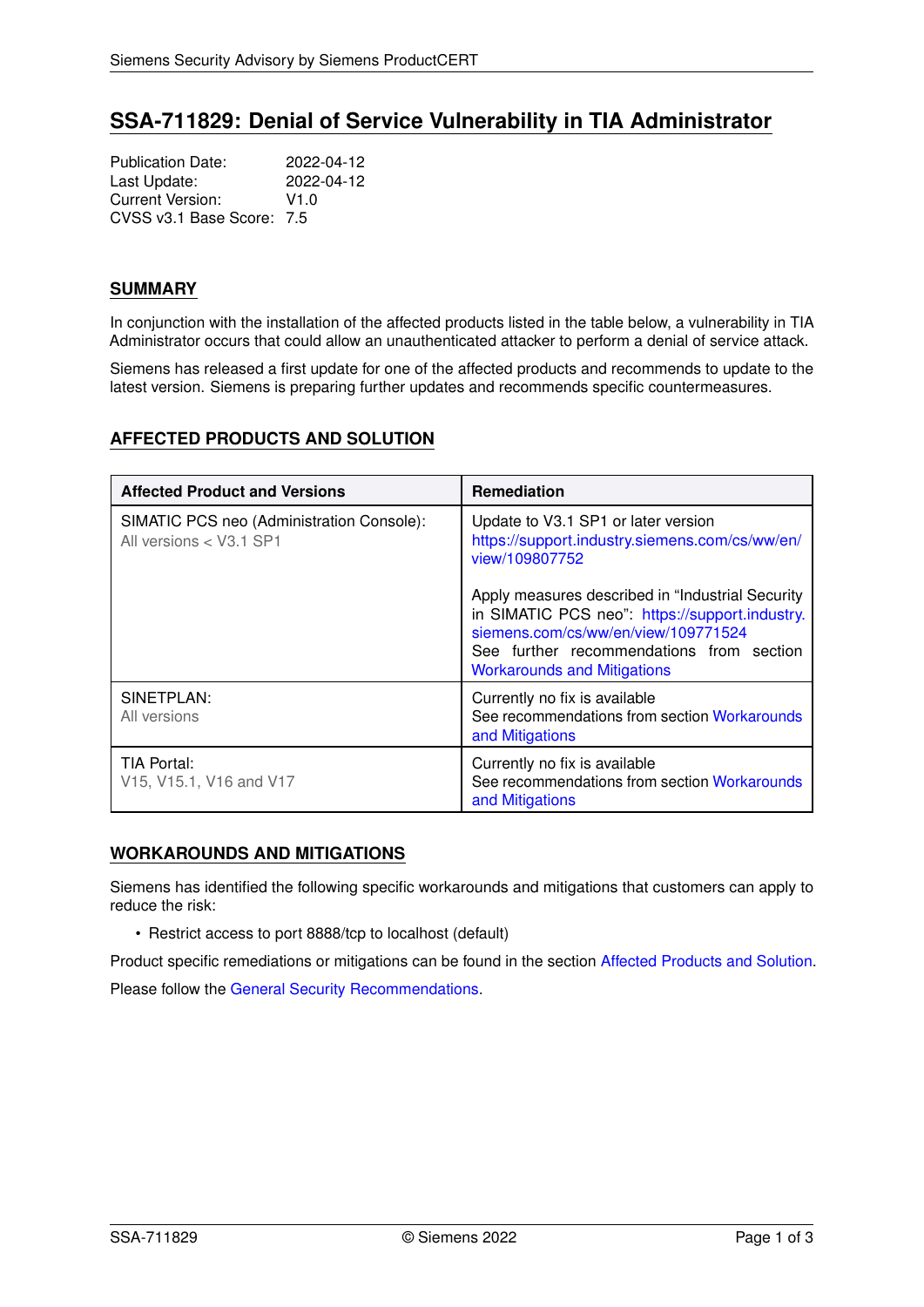# **GENERAL SECURITY RECOMMENDATIONS**

As a general security measure, Siemens strongly recommends to protect network access to devices with appropriate mechanisms. In order to operate the devices in a protected IT environment, Siemens recommends to configure the environment according to Siemens' operational guidelines for Industrial Security (Download: [https://www.siemens.com/cert/operational-guidelines-industrial-security\)](https://www.siemens.com/cert/operational-guidelines-industrial-security), and to follow the recommendations in the product manuals.

Additional information on Industrial Security by Siemens can be found at: [https://www.siemens.com/](https://www.siemens.com/industrialsecurity) [industrialsecurity](https://www.siemens.com/industrialsecurity)

## **PRODUCT DESCRIPTION**

SIMATIC PCS neo is a distributed control system (DCS).

The Siemens Network Planner (SINETPLAN) supports you as a planner of automation systems based on PROFINET. It facilitates the professional planning, calculation, and simulation of load in a PROFINET network and supports virtual commissioning of the network. SINETPLAN provides the capability to efficiently plan and layout PROFINET networks. It supports both "non-real-time communication", such as when TCP/IP data is used, as well as real-time (RT) or IRT communication.

The Totally Integrated Automation Portal (TIA Portal) is a PC software that provides access to the complete range of Siemens digitalized automation services, from digital planning and integrated engineering to transparent operation.

TIA Administrator is a web-based framework that can incorporate different function modules for administrative tasks, as well as functions for managing SIMATIC software and licenses.

## **VULNERABILITY CLASSIFICATION**

The vulnerability classification has been performed by using the CVSS scoring system in version 3.1 (CVSS v3.1) [\(https://www.first.org/cvss/\)](https://www.first.org/cvss/). The CVSS environmental score is specific to the customer's environment and will impact the overall CVSS score. The environmental score should therefore be individually defined by the customer to accomplish final scoring.

An additional classification has been performed using the CWE classification, a community-developed list of common software security weaknesses. This serves as a common language and as a baseline for weakness identification, mitigation, and prevention efforts. A detailed list of CWE classes can be found at: [https://cwe.mitre.org/.](https://cwe.mitre.org/)

#### Vulnerability CVE-2022-27194

The affected system cannot properly process specially crafted packets sent to port 8888/tcp. A remote attacker could exploit this vulnerability to cause a Denial-of-Service condition. The affected devices must be restarted manually.

CVSS v3.1 Base Score 7.5

CVSS Vector [CVSS:3.1/AV:N/AC:L/PR:N/UI:N/S:U/C:N/I:N/A:H/E:P/RL:O/RC:C](https://www.first.org/cvss/calculator/3.1#CVSS:3.1/AV:N/AC:L/PR:N/UI:N/S:U/C:N/I:N/A:H/E:P/RL:O/RC:C) CWE CWE-400: Uncontrolled Resource Consumption